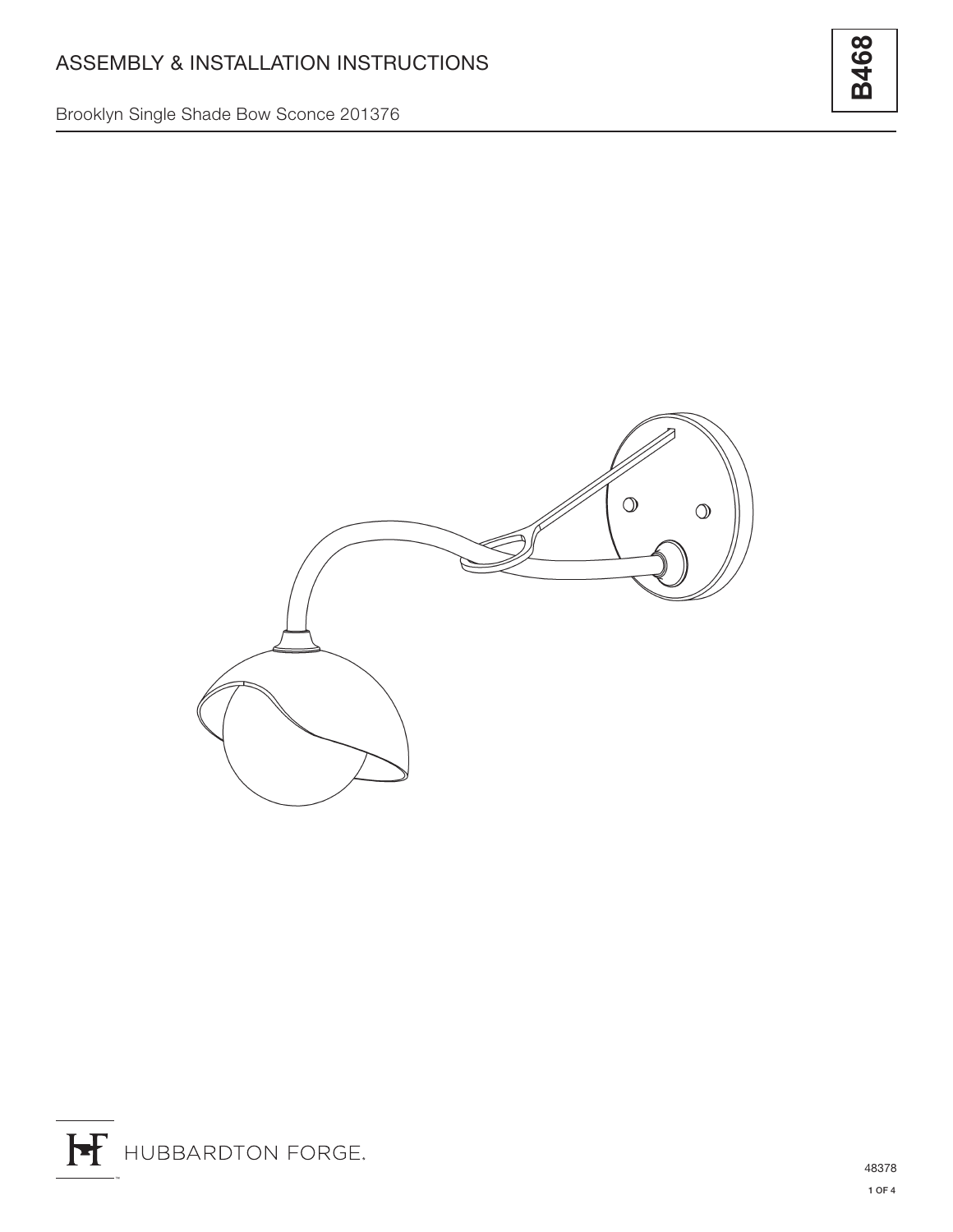Brooklyn Single Shade Bow Sconce 201376

## **Component Parts**

| A | <b>Fixture</b>             |
|---|----------------------------|
| в | Crossbar                   |
| C | <b>Ground Screw</b>        |
| D | <b>Threaded Stud (2)</b>   |
| Е | Knurled Ball (2)           |
| F | Collar                     |
| G | Socket                     |
| н | <b>Accent Shade</b>        |
|   | <b>Bulb - Not Included</b> |
| J | Glass                      |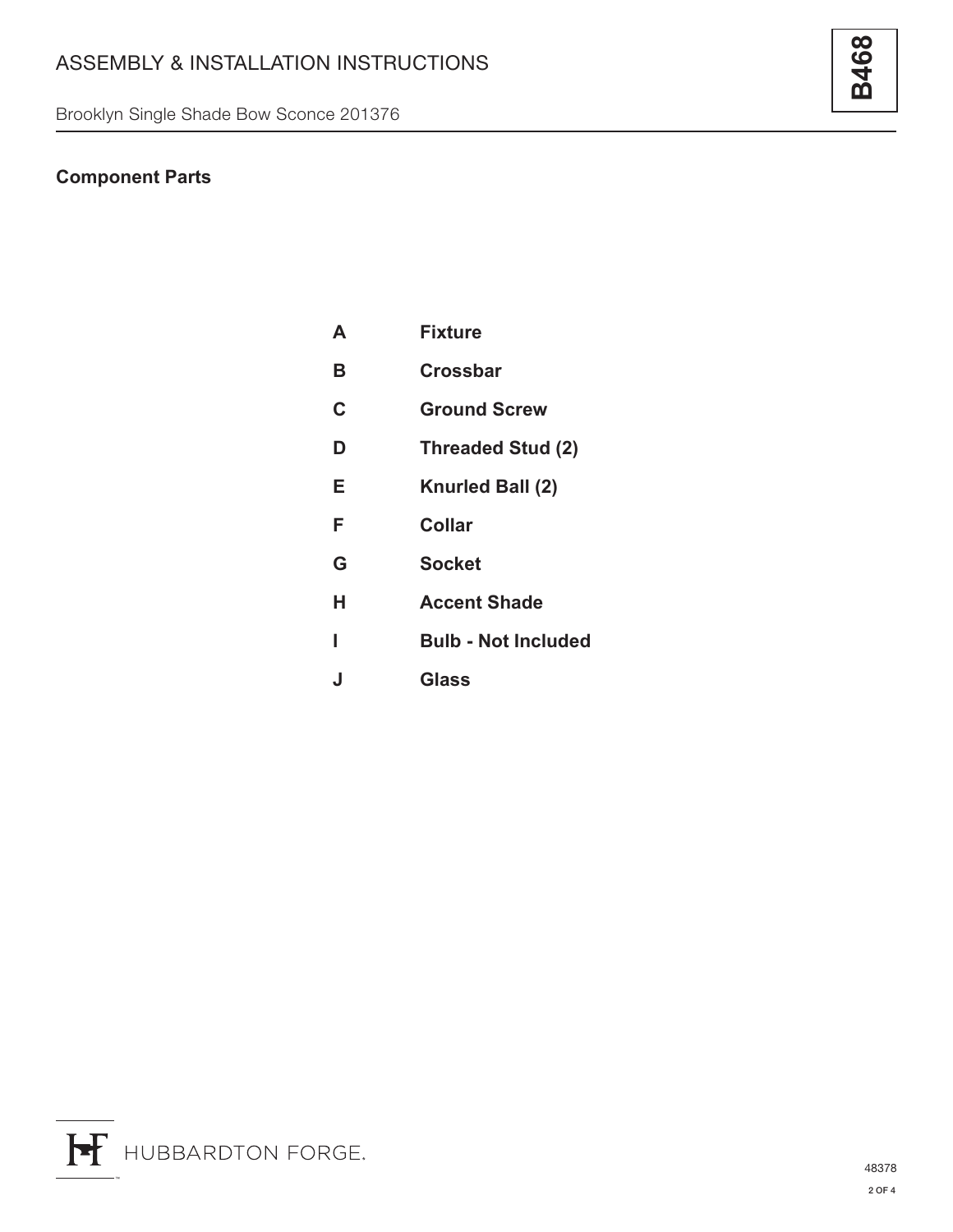Brooklyn Single Shade Bow Sconce 201376

**CAUTION:** *FAILURE TO INSTALL THIS FIXTURE PROPERLY MAY RESULT IN SERIOUS PERSONAL INJURY OR DEATH AND PROPERTY DAMAGE.* We recommend installation by a licensed electrician. This product must be installed in accordance with applicable installation code(s), by a person familiar with the construction and operation of the product and the hazards involved.\*

**Caution:** Do not exceed maximum wattage noted on fixture. Use only recommended bulbs with fixture.

*Please Note: After installation extra hardware and accessories are possible; our kits are used on multiple products.*

## **To Install Fixture** *(Figure 1)*

**CAUTION:** BE SURE POWER IS OFF AT THE MAIN BREAKER BOX PRIOR TO INSTALLATION.

- 1. Carefully unpack the fixture (A) from the carton.
- 2. Thread two studs (D) into the appropriate holes in the crossbar (B) that align with fixture (A) and desired orientation.
- 3. Using two machine screws (not provided) attach crossbar (B) to the electric box using outer oval holes to orient fixture.

*Note: A new electric box comes with screws. When replacing a fixture, retain the existing screws for use with the new fixture.*

- 4. Adjust the studs (D) to proper length to ensure the fixture will fit snugly against the wall.
- 5. Using suitable wire connectors (not provided) connect fixture wires to supply (white to white and black to black). Attach a pigtail lead to the crossbar ground screw (C). Connect all ground wires (bare copper or green to bare copper or green).